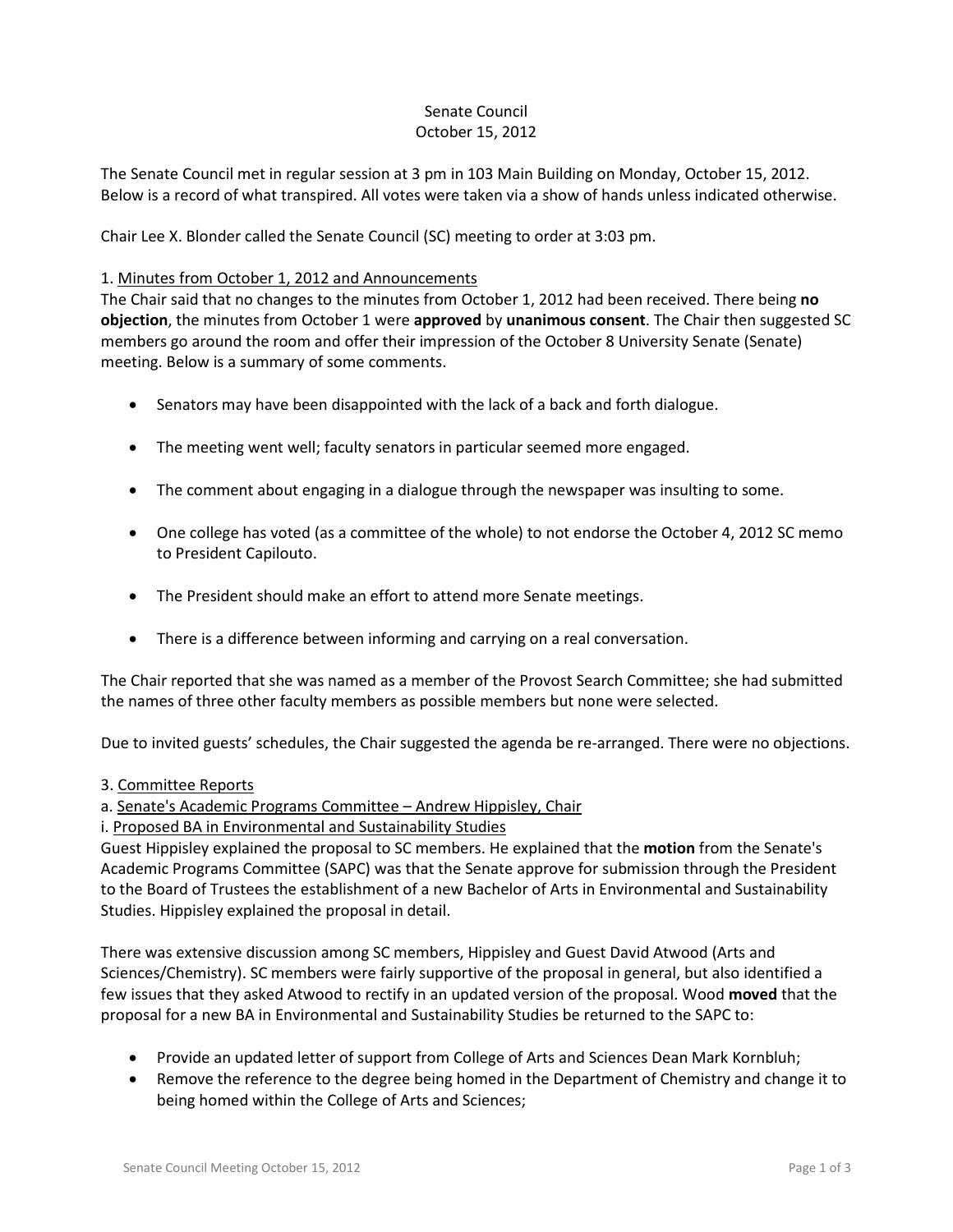- Clarify the program faculty for the proposed BA in Sustainability and Environmental Sciences.
- Clarify how program faculty for the proposed BA in Sustainability and Environmental Sciences will be added or removed;
- Provide an updated letter of support from College of Agriculture Dean M. Scott Smith;
- Provide a letter of support from the chair of the Department of Chemistry expressing support for Atwood serving as director of the BA in Environmental and Sustainability Studies; and
- Provide a letter of support from Mary Arthur (Agriculture/Forestry).

Brion **seconded**. A **vote** was taken and the motion **passed** with none opposed and two abstaining.

### 4. Honors Program Discussion - Ben Withers, Honors Program Director

The Chair invited Ben Withers, director of the Honors Program (and interim Associate Provost for Undergraduate Education) to discuss a few issues facing the Honors Program. Guest Withers did so. He said there were a few issues on which he specifically requests SC input. Grossman suggested that after discussion, Withers return in a few weeks with draft rules language for the SC to review and, if approved, to send to the Senate's Rules and Elections Committee (SREC).

- Relationship of Honors Program to departmental honors
	- o "Honors" title
	- o Potential for sharing credits that count toward both
- Responsibility for identifying, vetting and approving "H-sections"
- Possibility of clustering courses in honors around a common theme/topic

Regarding the use of the term "Honors," SC members were of the opinion that departments can offer students a "degree with honors" (lower case "h") but that the term "Honors Program" was reserved for the Honors Program, directed by Withers. There was also support for encouraging or requiring departments and programs to begin to use "with distinction" instead of "with honors" to further differentiate between the two; this would also allow students to graduate with both types of commendation. SC members expressed concern when Withers mentioned that there are a handful of programs on campus that purport to admit students into a specific departmental honors program. Withers emphasized that the college dean and associate dean were sympathetic to the needs of the Honors Program to protect the name.

After discussion, Grossman **moved** that the Chair write a letter to the chairs of Biology and Psychology to provide details of their "honors programs" so the Senate Council can better determine if those programs are in compliance with Senate Rules pertaining to admission to programs. Wasilkowski **seconded**. Wood suggested that the college dean also be carbon copied. Debski suggested that the letter include a query as to whether the department offers a degree with distinction or enrollment into a honors degree program. A **vote** was taken and the motion **passed** with none opposed.

Withers then asked SC members to consider the issue of H sections for Honors Program courses. In the past, students had to enroll in specific Honors Program courses , which were clearly identified as being Honors. Now, students just enroll in the designated H section of an existing course Withers said that moving forward there needs to be a mechanism to create H sections for control and continuity. He said there needed to be a mechanism to require a department to get the approval of the Honors Program prior to creating an H section. SC members suggested that any creation of an H section would need to be reviewed and approved by the Undergraduate Council. Withers wondered if that was necessary, since it